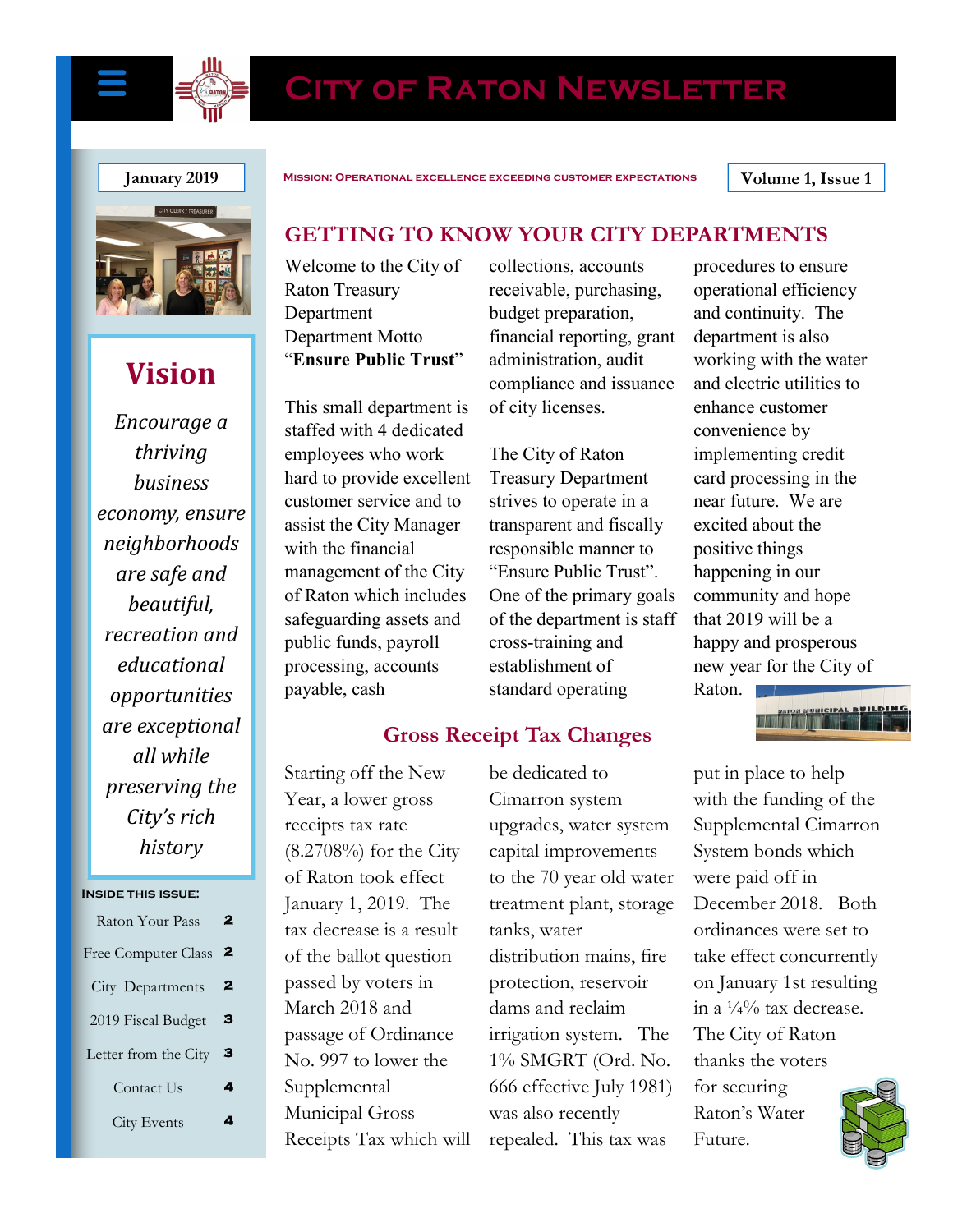#### **City of Raton PAGE 2**



#### **CITY GOVERNMENT FOCUS AREAS**

 **STRONG AND EFFECTIVE STRATEGIC PARTNERSHIPS YOUTH DEVELOPMENT, ENTREPRENEURSHIP, NEW GENERATION FAMILY-FRIENDLY COMMUNITY ENHANCE ECONOMIC VITALITY WITH INNOVATIVE APPROACHES ENSURE VITAL**

**RESOURCES, SAFE, ATTRACTIVE NEIGHBORHOODS POSITION THE CITY FOR THE FUTURE**

#### The Logo

The wheel is a major theme for the visual brand and is directly related to Raton's Santa Fe Trail and railroad history along with our perfect situation as a crossroads for travelers and residents. Considering our proximity to Colorado, Texas, Oklahoma and Kansas, we are well connected to adventure both with Raton and in areas immediately surrounding our town. Our radiant sunrises and sunsets are second to none and reflect the friendly and warm nature of our residents. Goat Hill and the beautiful

## **Raton Your Pass**

flowing landscape surrounding Raton are Suggested in the negative space of the logo and relate to our connection with the land, from our mining history to the scenic hiking and outdoor activity that both tourists and lifelong residents enjoy today.

#### The Tagline

Your Pass references the Raton Pass, a unique feature that no one else can claim and by which many visitors recognize us. The use of "your" invites visitors to enjoy all we have to offer in and around the community. The

underline reflects a strike in the earth, hearkening to our mining history and also highlighting the duality of "your' and "our' in the same word. The tagline will be extended in marketing campaigns as "your pass to…" and will offer flexibility for promoting area attractions and events. Raton, Your Pass to adventure?





## **Free Computer Classes for the Community**

The Arthur Johnson Memorial Library is offering free computer classes to those who are either not familiar with computers or would like to broaden their computer knowledge.

handouts and has computers for patrons to use during the training if they don't have one of their own.

Class space is limited. But don't worry if you missed a class, we will repeat them at a later date.

Classes fill up quick so if you're interested in a class call and sign up 575-445- 9711.

Keep an eye on the City Newsletter for up and coming classes on the City Events calendar, page 4 of this issue.

The library provides

# **Raton City Departments**

Fire Department Chris Espinoza, Chief Anthony Burk, Deputy Chief 575-445-2708

AJM Library Thayla Wright, Director Dennie R. Gum, Assistant 575-445-9711

Parks & Recreation Jared Chatterley, Director JR Alderette, Associate Director 575-445-4271

Police John Garcia, Chief James "Jim" Valdez, Captain 575-445-2704

Public Works/Solid Waste Jason Phillips, Director Larry Marquez, Public Works Superintendent David Gallegos, Public Works Superintendent 575-445-9551

Raton Water Works Dan Campbell, Manager 575-445-3861

Public Service Sandy Chavez, Manager 575-445-9861

City Clerk/Treasury Michael Anne Antonucci 575-445-9551

City Manager /Planning Scott Berry 575-445-9551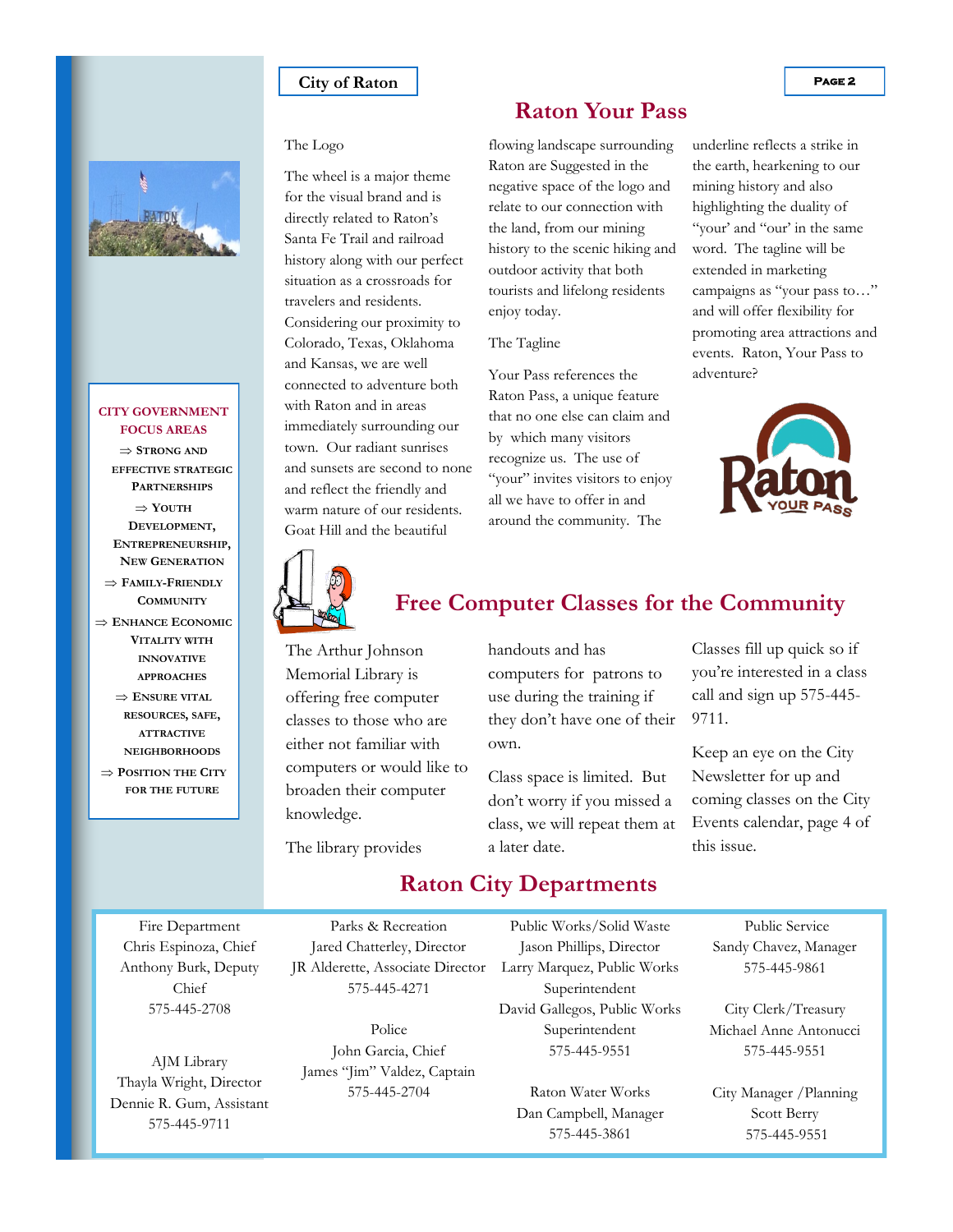# **2019 Fiscal Budget**

The City of Raton total budget for fiscal year 2019 is \$15.3 million and consists of the following funds: general operating, special revenue, capital outlay, debt service, solid waste enterprise, trust & agency and the landfill trust. The primary source of operating

revenue is derived from gross receipts taxes generated from local businesses which is why it is vital to shop local and why the City of Raton supports efforts to grow its tax base with new businesses. The City of Raton also collects gross receipts on local construction

projects which results in "windfall income" that increases the general fund reserves but is not relied on for recurring expenses and generally is used for onetime capital purchases. A copy of the FY19 budget is available for viewing on the City's website at http:// www.ratonnm.gov.



# City Manager's Report **By: Scott Berry, P.E.**

#### **Public Works Construction Progress Report:**

The City of Raton had a very active year in 2018 to construct, reconstruct and rehabilitate various public works, and 2019 will be a busy year as well. The City of Raton has a comprehensive planning process to prioritize needed public works improvements, and the public is always welcome to submit their comments and input as to the future priorities. The City's planning process culminates in the Infrastructure Capital Improvement Plan (ICIP) that is approved by the Raton City Commission and submitted to the New Mexico Department of Finance and Administration/Local Government Division in September of each year. The ICIP can be viewed on the City of Raton website at:

https://www.ratonnm.gov/ DocumentCenter/View/779/ ICIP-FY-2019-2023?bidId=

2018 saw the construction of

Hospital Drive improvements. This project included the resurfacing of Hospital Drive, as well as reconstruction of a problematic vertical alignment that was constructed by NMDOT in the 1990's. This project was a priority for the past four years, and numerous attempts to fund the project had been rejected by NMDOT until 2018.

Also, a waterline replacement project was constructed along a portion of Hart Avenue and Brilliant Street. The new line replaces a steel waterline that had numerous leaks due to the age of the old pipe. The street section throughout this project will be repaved in the summer of 2019. Street improvements were completed on Galisteo Avenue, Apache Avenue, South Third Street and South Fourth Street. A resurfacing method called "chip seal" was applied to these streets in order to address the weathered, cracked oxidized pavement conditions.

The City of Raton began construction of the first phase of the First Street/ Great designed to revitalize the historic railroad district of downtown Raton. New Mexico MainStreet and Raton MainStreet are major partners in that effort. Approximately 75% of the construction is complete currently, and the Contractor will restart the work when the weather warms up again.

Projects planned in 2019 include Phase II of the reconstruction of Taxiway Alpha at the Raton Municipal Airport, a major upgrade to the Raton Water Filtration Plant, installation of instrumentation at the Lake Maloya Dam, construction of a new solid waste transfer station, improvements to the Raton Train Station, renovations at the Shuler Theater, renovations at Fire Station No. 1, and various street and drainage improvements around Raton.

Blocks Project. This project is identified, and works throughout The City of Raton has numerous funding requests pending for many of the priority projects the year to identify funding opportunities in order to stretch the limited local resources available. The most important thing that each of us can do on a daily basis to increase local public works improvements is to support local businesses. This simple action can have a significant impact towards improving our community and increasing public and private investments in Raton.